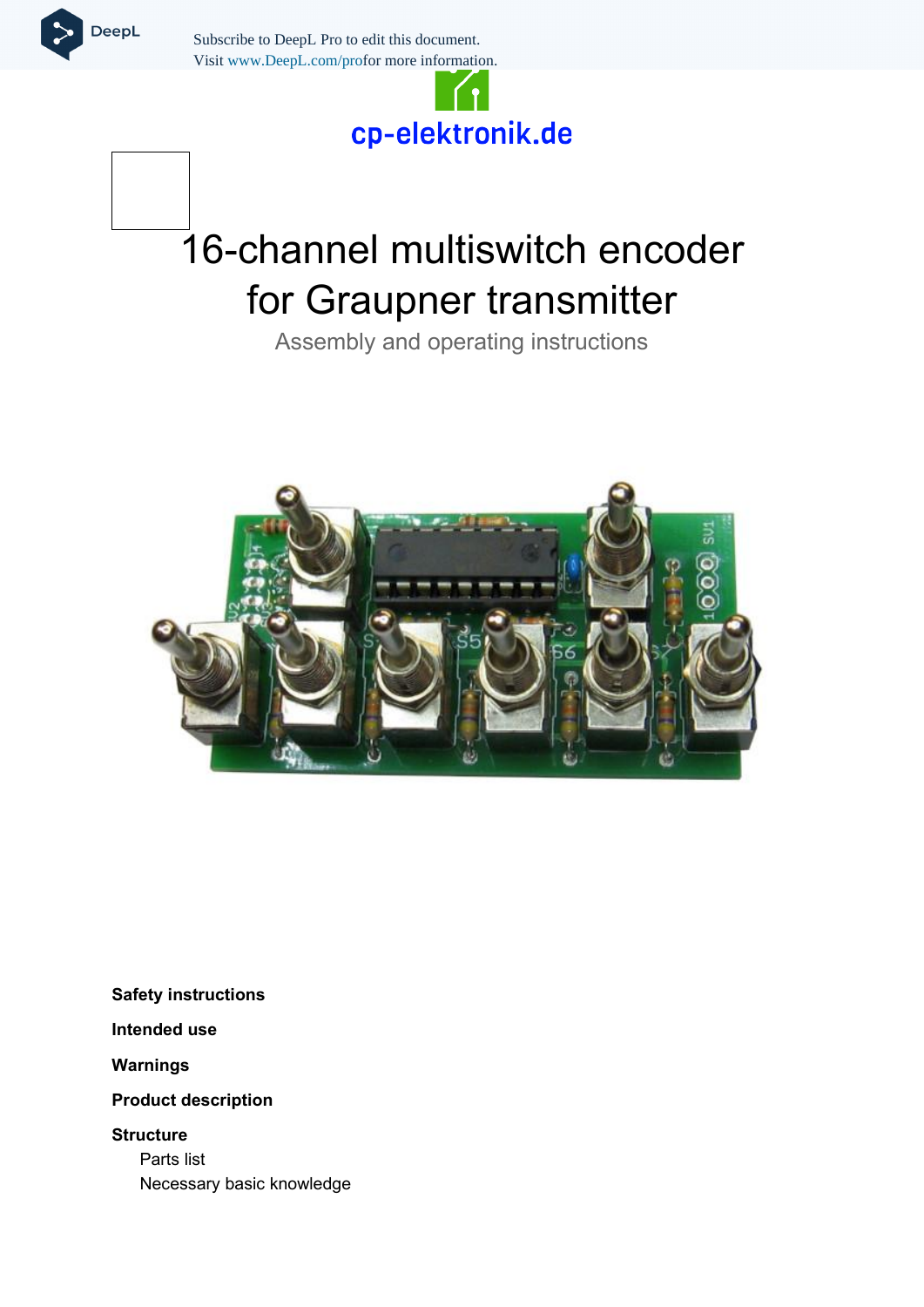| Notes on the structure               |    |
|--------------------------------------|----|
| Wired components                     |    |
| Equipment                            |    |
| Capacitor C1                         |    |
| <b>Resistors</b>                     |    |
| Diode D1                             |    |
| Capacitor                            |    |
| 18-pin IC socket                     |    |
| Switch S1-S8                         |    |
| Connection cable                     |    |
| Inserting the microcontroller        |    |
| <b>Connection in the transmitter</b> |    |
| <b>Transmitter settings</b>          | 12 |
| Notes on the MC-19 Transmitter       | 12 |
| Software Encoder: Nautic Channel     | 12 |
| Settings                             | 13 |
| Operation with Jeti Duplex 2.4 GHz   | 13 |
| <b>Test</b>                          | 14 |
| <b>Care and maintenance</b>          | 14 |
| <b>Malfunction and repair</b>        | 15 |
| <b>Technical data</b>                | 15 |
| <b>Contact</b>                       | 16 |
| <b>Waste disposal</b>                | 16 |

## <span id="page-1-0"></span>Safety instructions

- *● Read this manual completely and carefully before installing or operating this module. Keep this manual for future reference.*
- *● The module must not be operated on mains voltage (230 V). There is a danger to life!*
- *● The module must be protected from moisture, splash water and heat.*
- *● The module is not a toy! Keep the device away from children.*
- *● Do not use the module if it is damaged.*
- *● Do not operate the module in an environment where flammable gases, vapors or dust are present.*
- *● Repairs may only be carried out by a specialist.*
- *● Faulty switching functions can never be completely ruled out due to transmission errors of the remote control or software/hardware errors in the module. Always*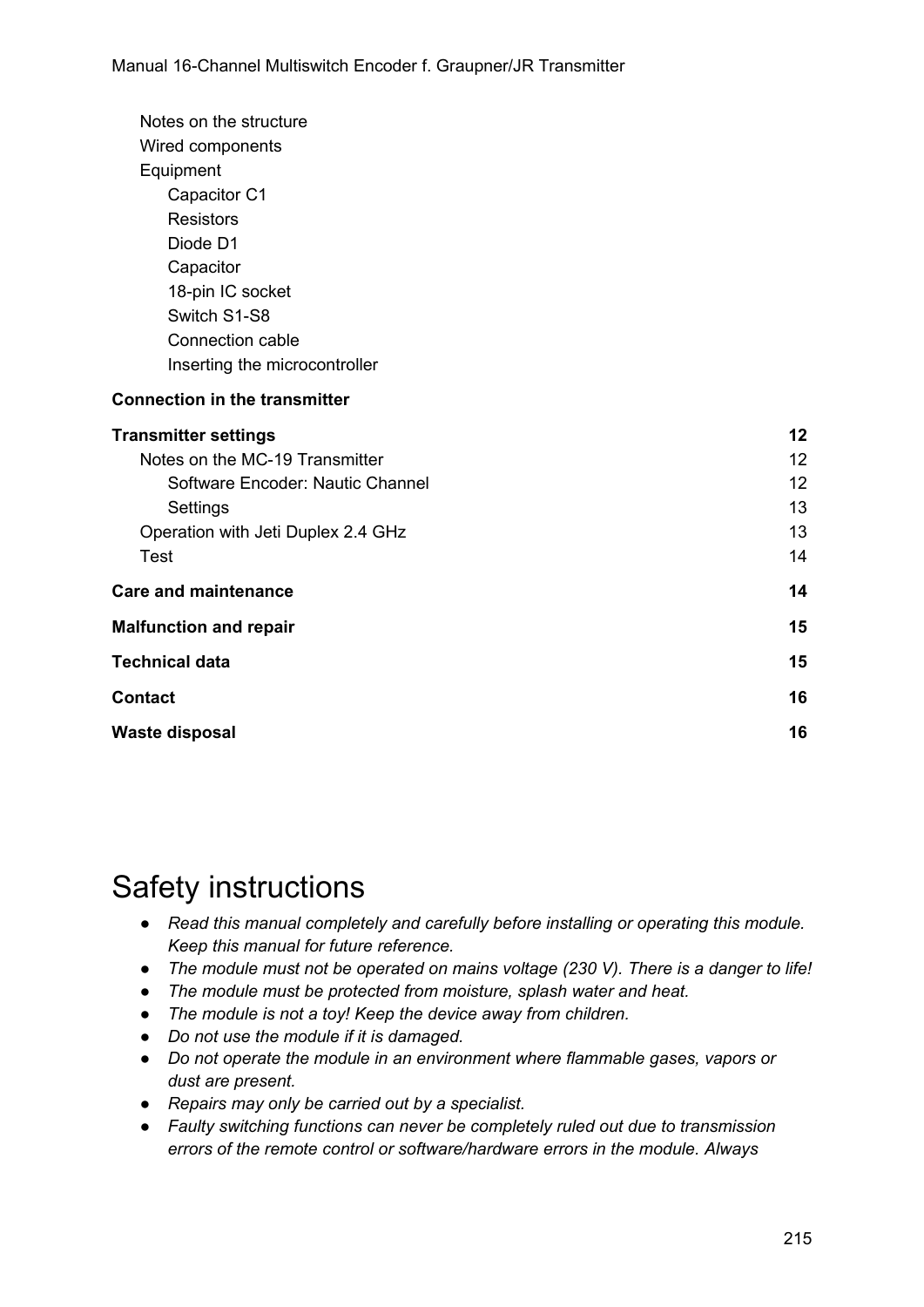*operate the module and its functional model in such a way that such faulty switching cannot cause any danger to you or third parties.*

### <span id="page-2-2"></span>Intended use

The intended use of the module is the control of a 16-channel multiswitch decoder via channel multiplexing. The module is connected to the main board of the transmitter. The transmitter must be designed by the manufacturer for expansion with multiswitch decoders or nautical modules.

## <span id="page-2-1"></span>**Warnings**

- Basic knowledge of electrical engineering is required to connect the encoder in the transmitter.
- Always make sure that the polarity and connection are correct. If the module is incorrectly connected to the transmitter, both the transmitter and the encoder can be damaged.
- Only connect the module to suitable remote control transmitters.
- Do not operate the module if external damage is visible.

## <span id="page-2-0"></span>Product description

Switching channel extensions are almost indispensable in RC function model building. If, in addition to the usual functions for the model such as forward/reverse, right/left, a number of special functions are to be switched (e.g. horn, light signals, cranes, winches, ...), a remote control system quickly reaches its limits with the available channels.

A switching channel extension (Multiswitch) makes it possible to perform several independent switching functions via a proportional channel of the remote steering system. The Multiswitch system consists of two modules:

- the encoder with eight toggle switches or toggle buttons, which is installed in the transmitter
- the decoder, which provides 16 outputs for the connection of consumers and is connected to the receiver.

This manual describes the setup and operation of the encoder.

The 16-channel multiswitch encoder has been developed and tested for various Graupner/JR transmitter types:

- MC-15, 6014
- MC-18, MC-20
- MC-19, MC-24, MC-22
- etc.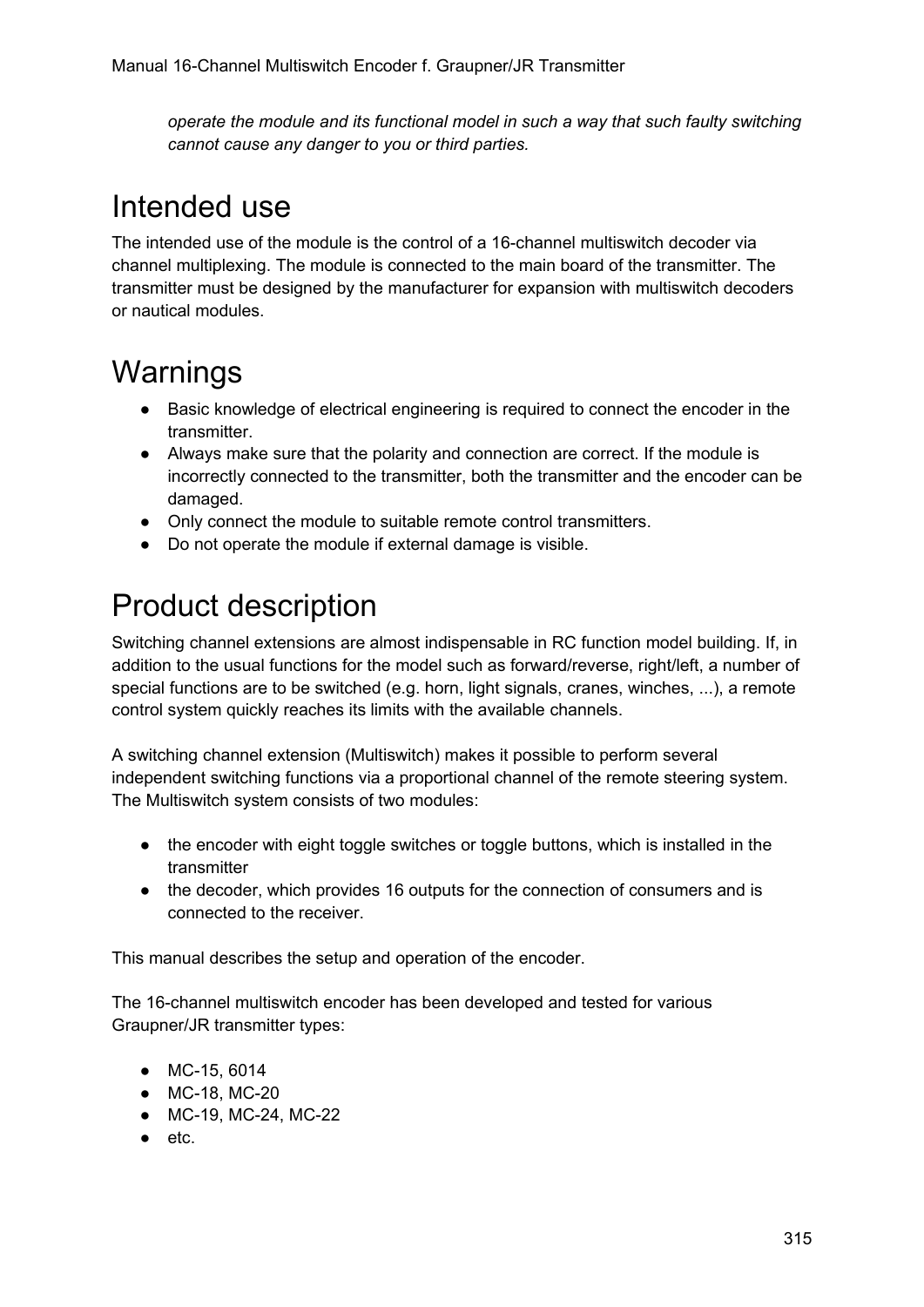The encoder only works in PPM mode and is not compatible with some 2.4 GHz modules.

## <span id="page-3-1"></span>**Structure**

Please check the kit for completeness using the parts list before assembly. If a component is missing, please contact cp-elektronik (contact details on the last page of this manual).

### <span id="page-3-0"></span>Parts list

| Number         | Designation     | Value                     | Component                                                                                    |
|----------------|-----------------|---------------------------|----------------------------------------------------------------------------------------------|
| 1              |                 |                           | Printed circuit board for the 16-channel<br>Multiswitch Encoder (Graupner/JR<br>transmitter) |
| 1              | D <sub>1</sub>  | <b>BAT 46</b>             | Schottky diode                                                                               |
| 1              | C <sub>1</sub>  | 22-47 µF                  | SMD capacitor                                                                                |
| $\mathbf{1}$   | C <sub>2</sub>  | 100 nF                    | Ceramic capacitor, RM 2.5 mm                                                                 |
| 1              | IC1             | PIC 16F628A or<br>16F627A | programmed microcontroller, 18-pin DIL<br>package                                            |
| $\mathbf{1}$   |                 |                           | Socket for IC1, 18-pin                                                                       |
| 8              | R1, R4-R10      | $47 k\Omega$              | Carbon film resistor 1/4 W                                                                   |
| 1              | R <sub>2</sub>  | $1 k\Omega$               | Carbon film resistor 1/4 W                                                                   |
| $\mathbf{1}$   | R <sub>3</sub>  | $10 k\Omega$              | Carbon film resistor 1/4 W                                                                   |
| $\overline{2}$ | S1, S2          |                           | Toggle switch 1-pole (ON)-OFF-ON,<br>one-sided latching/pushbutton action                    |
| 3              | S3, S4, S5      |                           | Toggle switch 1-pin, (ON)-OFF-(ON),<br>momentary contact on both sides                       |
| 3              | S6, S7, S8      |                           | Toggle switch 1-pole, ON-OFF-ON,<br>latching on both sides                                   |
| 1              | SV <sub>1</sub> | brown/red/orange          | 3-pin connection cable for function<br>socket on transmitter board                           |
| $\mathbf{1}$   | SV <sub>2</sub> | blue                      | 1-pin connection cable (sync. signal)                                                        |
| 1              | SV <sub>3</sub> |                           | Male connector 4-pin, RM 2.54 mm<br>Connection for an additional encoder<br>(sync. signal)   |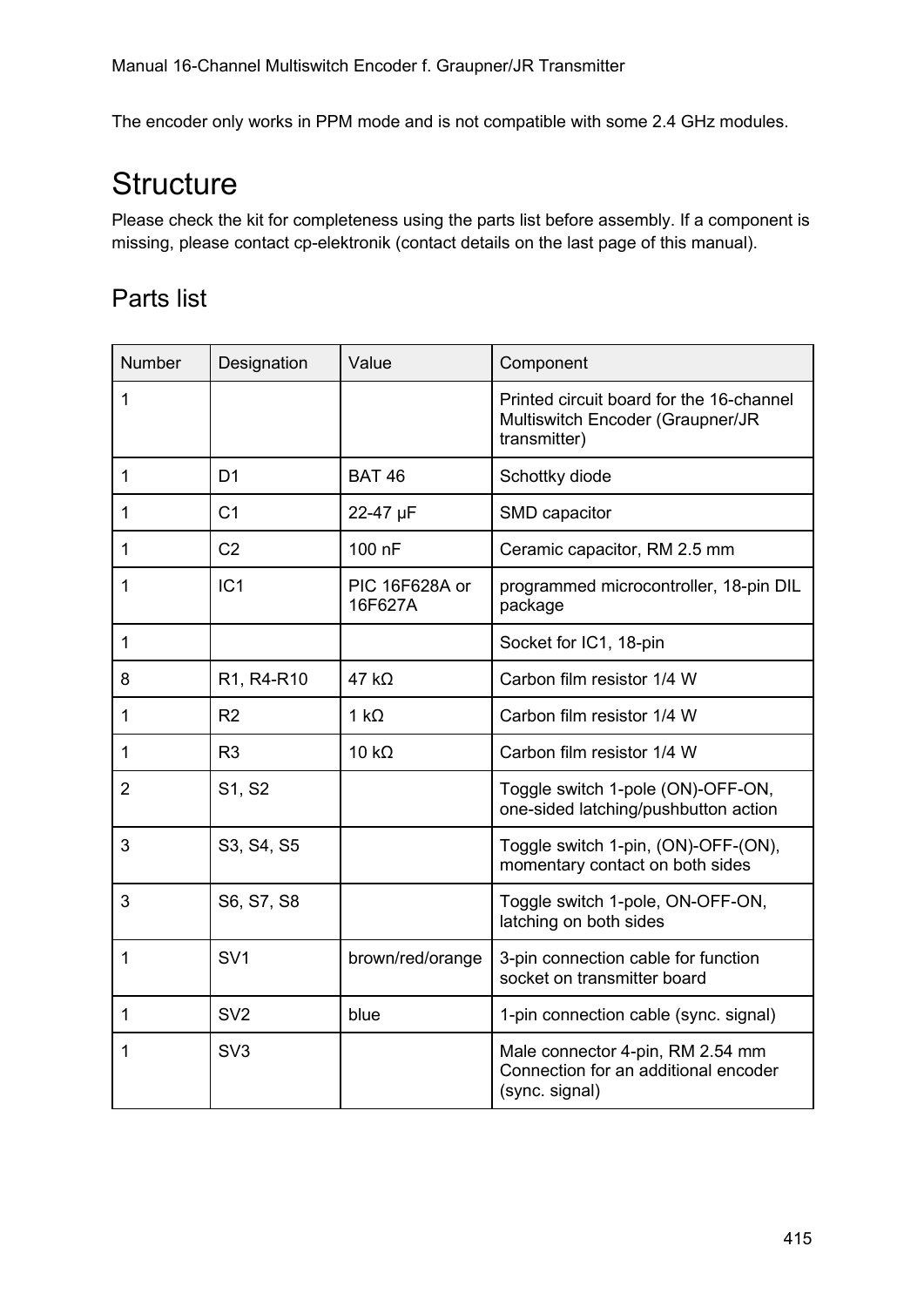### <span id="page-4-0"></span>Necessary basic knowledge

For the construction of the circuit, basic knowledge of the correct handling of the components is assumed. You should also have some practice in soldering electronic components.

The microcontrollers and other CMOS ICs are sensitive to electrostatic charge. Before touching these devices, ground yourself by touching a water pipe, heater, or device connected to a protective grounding conductor.

### <span id="page-4-3"></span>Notes on the structure

- Work absolutely conscientiously when soldering and wiring.
- Take your time with each solder joint and make sure that there are no cold solder joints.
- Use an adjustable soldering station or a small soldering iron with a power of max. 30 Watt with a small soldering tip for soldering.
- Semiconductors are sensitive to heat. Do not solder too long on one pin (max. approx. 3 seconds). If necessary, let the component cool down again in between.
- The use of leaded solder (Sn60Pb40) makes soldering easier for the beginner. If the requirements of the RoHS directive are to be met, only lead-free solder may be used.
- For some components it is necessary to pay attention to the correct polarity or orientation. In these cases, this is indicated in the text.

### <span id="page-4-2"></span>Wired components

The connecting wires of wired components are inserted from the side with the placement imprint through the corresponding holes of the PCB and soldered on the track side. For some components, a certain orientation must be observed, in which case this is explicitly indicated in the text. If the text does not contain any information about the mounting position, the orientation is arbitrary.

Components with axial connection wires, such as resistors or diodes, are bent beforehand to the appropriate pitch. The use of a bending gauge is recommended for this purpose. It allows the exact bending in the grid dimensions 7.5/10/12.5/15/17.5 mm. For resistors, a grid dimension of 10 mm applies unless otherwise specified.

After soldering, the protruding ends of the connecting wires are removed with a side cutter.

### <span id="page-4-1"></span>Placement

When assembling the components, refer to the assembly diagram, Fig. 1a. and the assembly print on the PCB.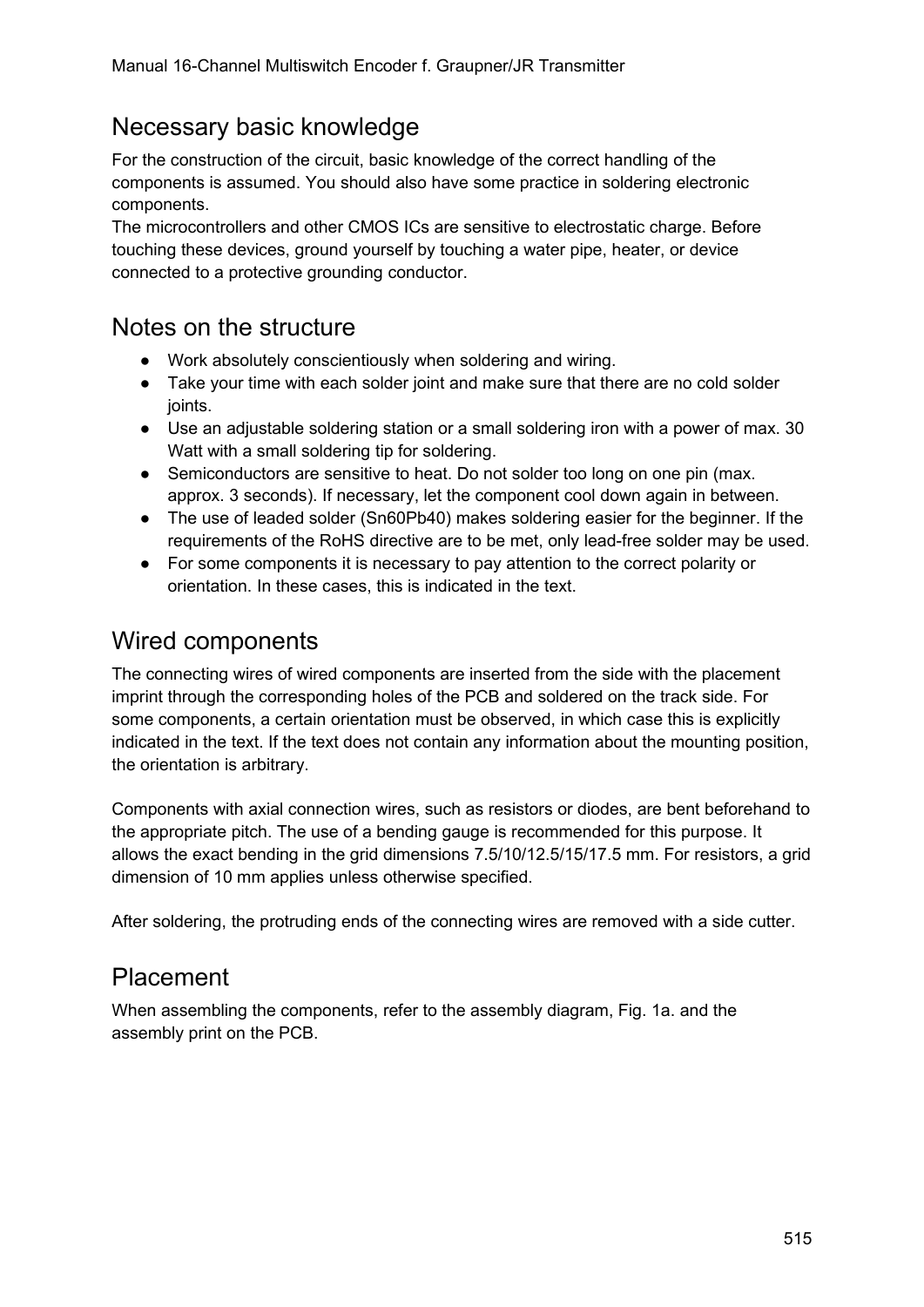

Fig. 1a: Component layout top side



Fig. 1b: Component layout bottom side

#### <span id="page-5-1"></span>Capacitor C1

First solder the SMD capacitor to the trace side of the board as shown in Fig. 1b. Note the marking on the case of the capacitor if such a marking is present.

#### <span id="page-5-0"></span>**Resistors**

Start the assembly of the components on the top side by soldering the resistors:

- R1, R4-R10: 47 kΩ (color code: yellow-purple-orange-gold)
- R2: 1 kΩ (color code: brown-black-red-gold)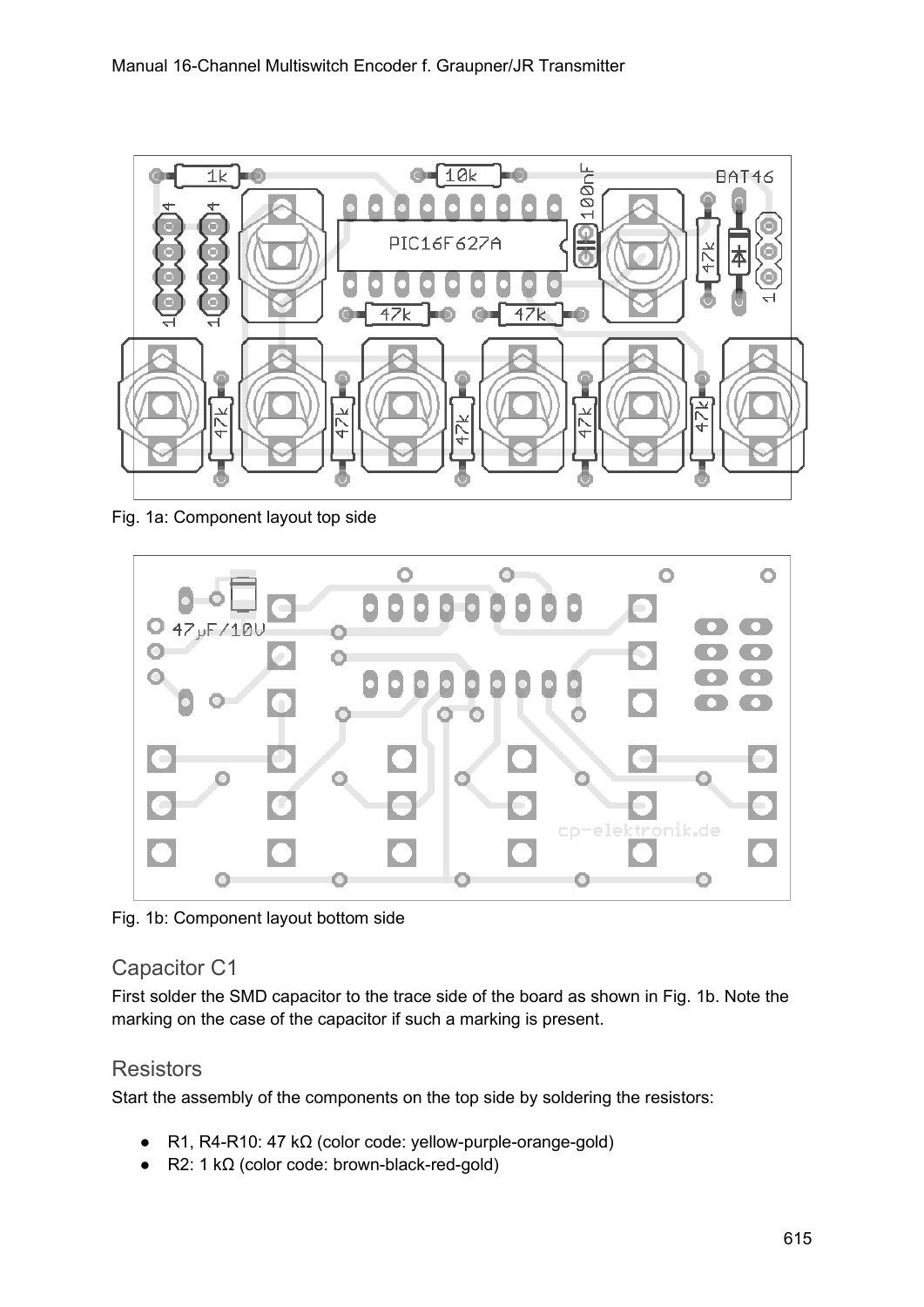$\bullet$  R3: 10 kΩ (color code: brown-black-orange-gold)

#### <span id="page-6-4"></span>Diode D1

D1 is a Schottky diode with a glass body and is used to protect against reverse polarity. The diode is marked with a ring on one side. Solder the diode as shown in Fig. 1a).

#### <span id="page-6-3"></span>**Capacitor**

Now solder in the 100nF capacitor C2. The capacitor bears the inscription 104.

#### <span id="page-6-2"></span>18-pin IC socket

When soldering the 18-pin IC socket, pay attention to the correct orientation: the notch on the socket must point in the direction of C2 (100nF). After completing all soldering work, the programmed PIC microcontroller is placed in this socket with the notch on the microcontroller housing also pointing in this direction.

#### <span id="page-6-1"></span>Switch S1-S8

Now equip the eight toggle switches or toggle pushbuttons. Three of the switches are double-sided latching, three are double-sided momentary and two of the switches are singlesided momentary or latching. The different types of switches can be positioned on the PCB as you see fit. The parts list with the corresponding switch numbers provides a recommendation.

Make sure that the switches are absolutely straight on the board. If necessary, fix the switches with a strip of adhesive tape before soldering. First solder only the middle connection and then check whether the switch is sitting straight. You can correct the switch position by heating the soldering point again. If the switch is seated correctly, solder the other two connections as well.

Allow the switches to cool down after soldering one terminal at a time to avoid overheating the inside of the switch.

#### <span id="page-6-0"></span>Connection cable

The encoder is connected with a single-core and a 3-core connection cable to the Transmitter board connected.

The encoder is supplied with power via the 3-wire connection cable SV1. In addition, the output signal of the encoder is present here (encoder, yellow cable). A suitable 3-pin connection cable with a 5-pin plug is required for the connection, which is plugged into one of the function sockets on the transmitter board. Solder the 3-wire connection cable to SV1 as shown in Fig. 2.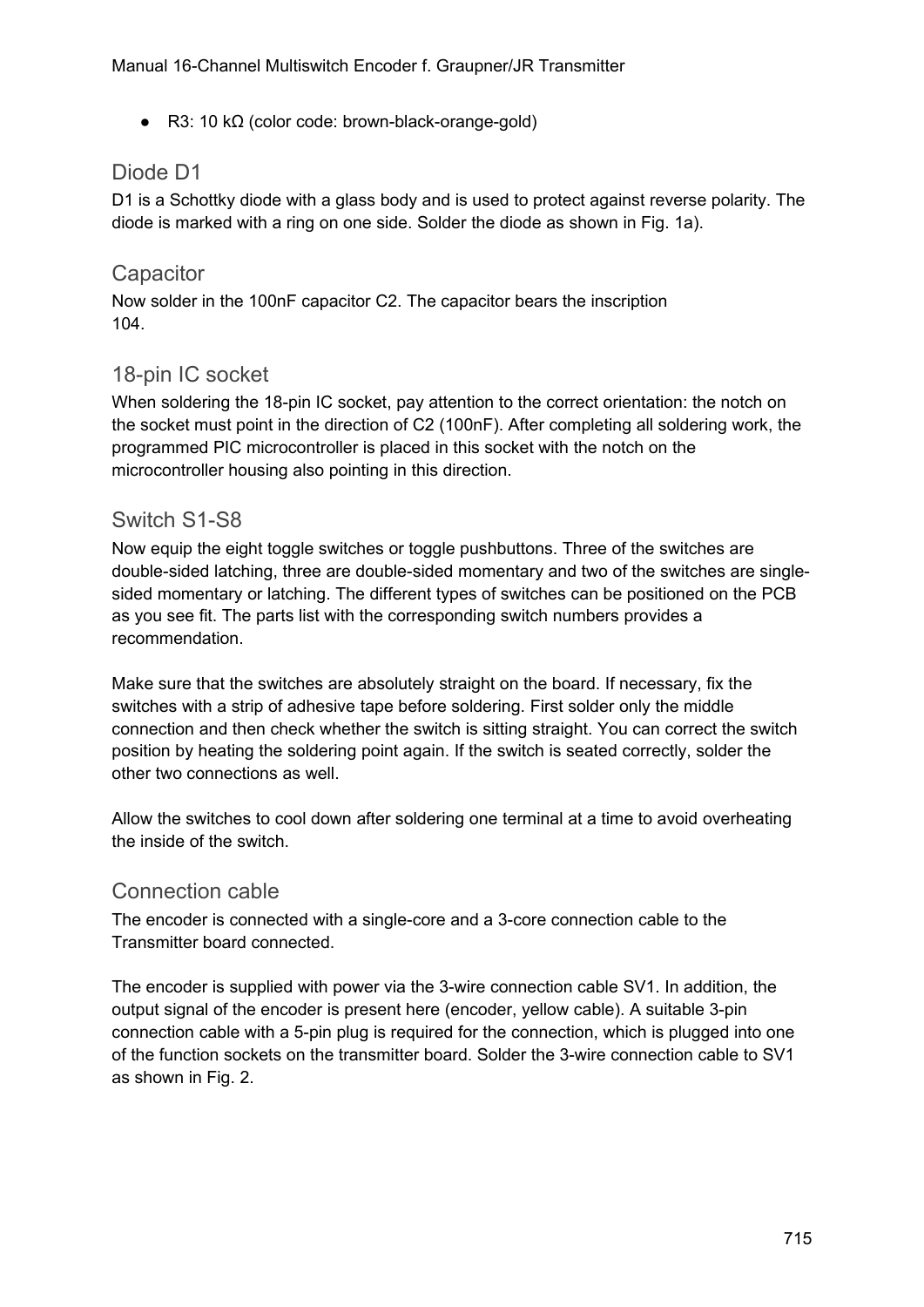

Fig. 2: Connecting the cables to the encoder

A single-core connection cable is soldered to SV2 of the encoder, via which the encoder is supplied with the synchronization signal. Which connector this cable has at the other end and where in the transmitter it is plugged in depends on the type of transmitter and is described in the next section.

In addition, if required, a 4-pin header can be fitted to SV3 on the solder side of the board (solder on the component side). Here the sync. signal can be taken off when using further option modules.

#### <span id="page-7-1"></span>Inserting the microcontroller

Carefully push the programmed microcontroller into the 18-pin socket. Pay attention to the notch, which must point in the direction of the notch of the socket. If the connector legs of the PIC stick out a little and do not point exactly downwards, take the PIC between the thumb and forefinger of both hands and carefully bend the legs of one side together into a vertical position on a flat surface (table). Repeat for the second side. It should now be easy to insert the PIC into the socket.

### <span id="page-7-0"></span>Connection in the transmitter

The mechanical installation of the encoder in the transmitter housing as well as the connection corresponds to the procedure described in the operating instructions for the transmitter for the installation of the Multiswitch encoder or Nautic Expert modules.

The spacing of the switches is such that the encoder board fits into the corresponding holes of the transmitter. The switches are attached to the transmitter housing with the nuts provided.

The three-core cable (orange/red/brown) is connected to one of the function sockets (channel 5, 6 or 7) with the 5-pin plug. On the 5-pin function sockets, only the two outer pins and the middle pin are assigned.

orange cable: positive pole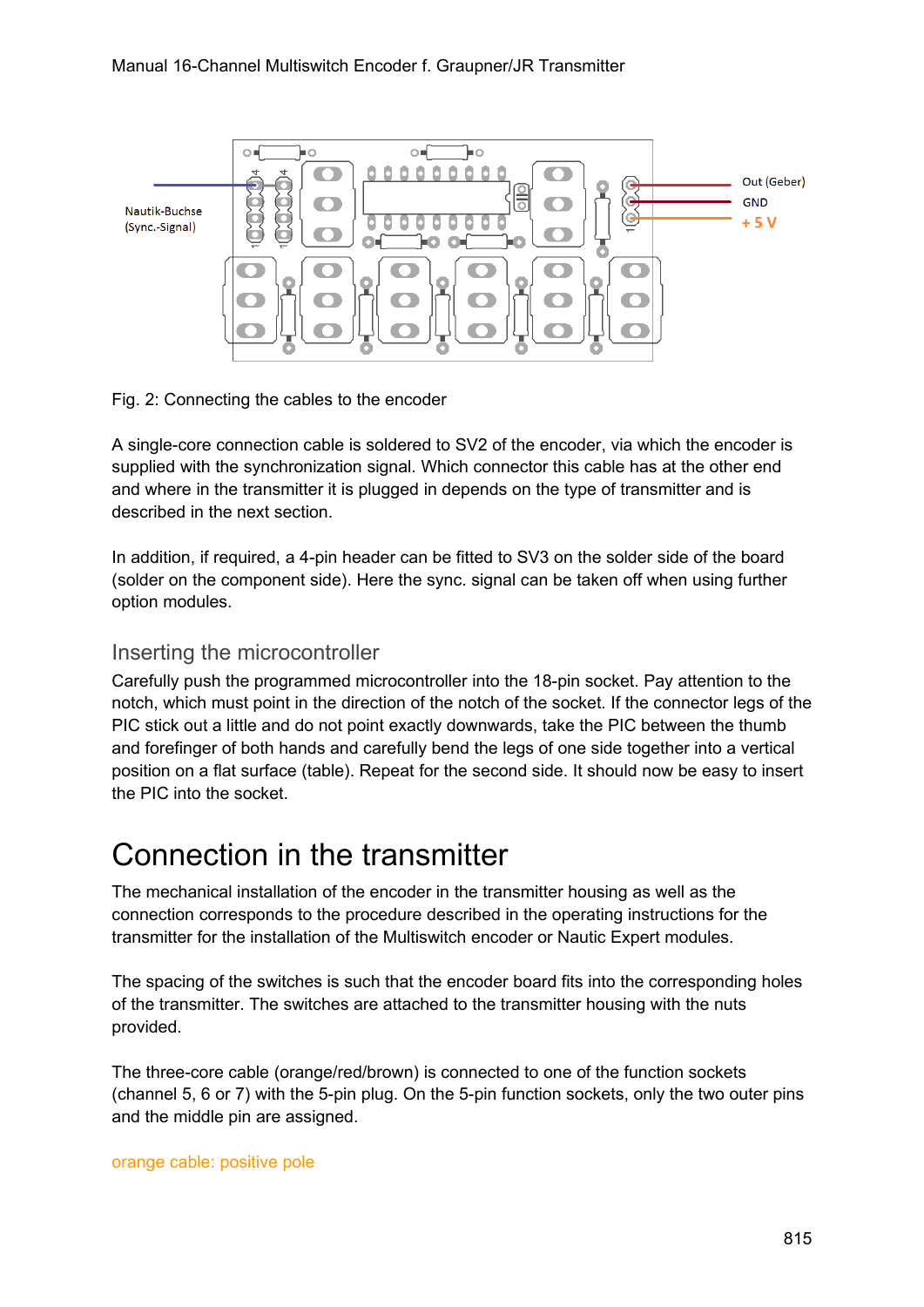red cable: encoder voltage brown cable: negative pole

#### **The plugs supplied are not protected against polarity reversal! Please be sure to check the polarity at the transmitter function socket with a voltmeter before connecting! If the polarity is reversed, both the transmitter and the encoder can be damaged!**

The connection of the single-core blue Sync. signal connection cable depends on the transmitter type. Types MC-15, 6014 and similar have a 4-pin Nautical socket, to which the 4-pin plug of the Sync. cable is connected. With other transmitter types the 4-pin plug can be connected to the nautical adapter, which is available from Graupner. The nautical adapter cable is in turn connected to an interface distributor on the transmitter board.

If no nautical adapter cable is available, the sync. signal connector of the encoder can also be connected directly to the 10- or 14-pin interface distributor. Corresponding connection cables with suitable sockets are available from cp-elektronik (https://cp-elektronik.de) as accessories:

| Transmitter type         | Interface distributor | cp-elektronik Article no.   |
|--------------------------|-----------------------|-----------------------------|
| MC-18, MC-20 etc.        | 10-pin                | CAB-010                     |
| MC-19, MC-22, MC-24 etc. | 14-pin                | $\overline{\text{CAB-011}}$ |

Fig. 3 shows the position and assignment of the sockets on the transmitter board to a MC-15 transmitter is shown. Fig. 4 shows the connection in a 6014 transmitter.



Fig. 3: Position and assignment of the connection sockets MC-15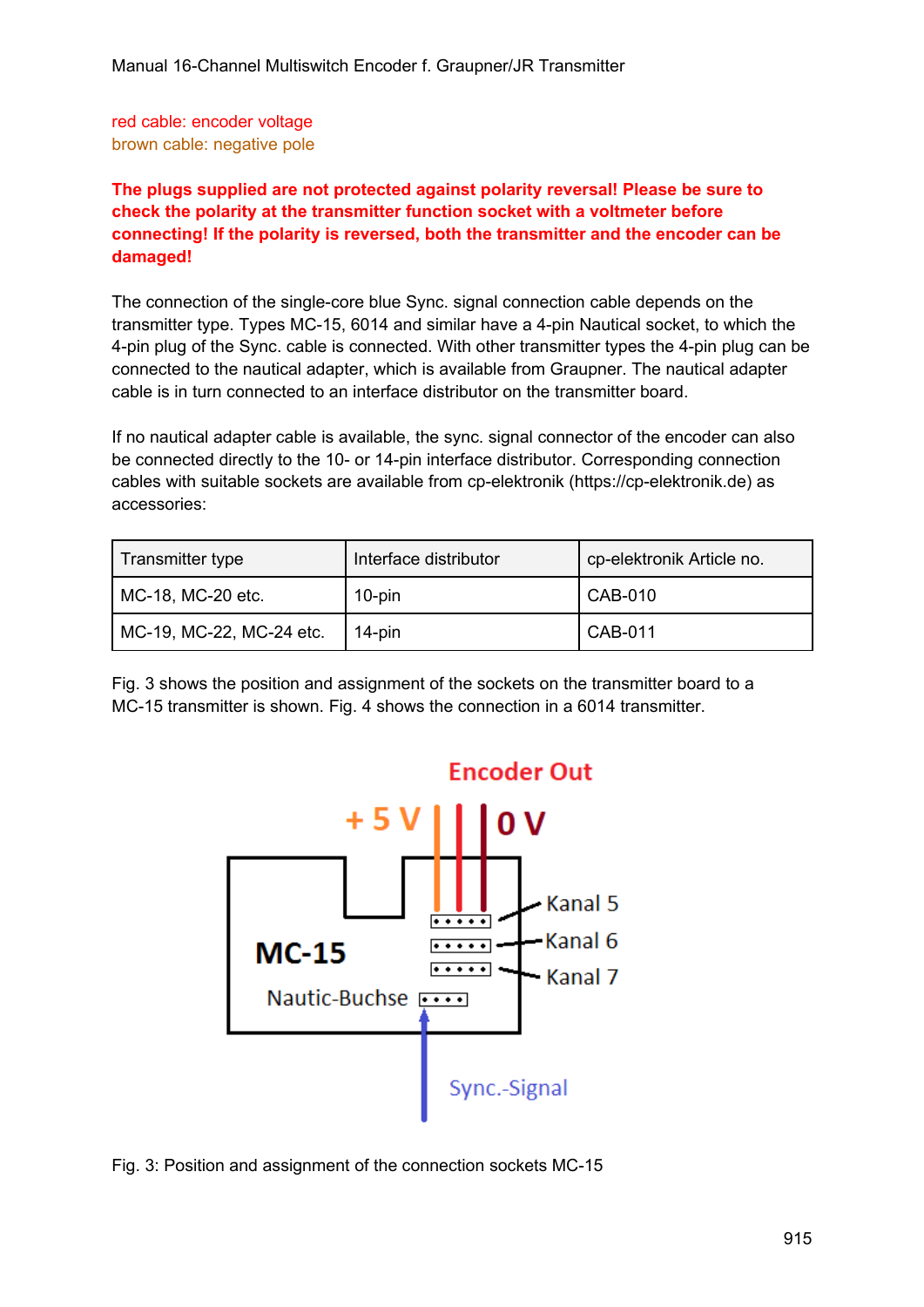

Fig. 4: Position and assignment of the connection sockets 6014 etc.

The Graupner Nautical Adapter is required for MC-18 and MC-20 transmitters. If this is not available, the sync signal is tapped from the 10-pin connector strip (interface distributor), the sync signal is applied to the 2nd pin (from the left), see Fig. 5.



Fig. 5: Position and assignment for MC-18, MC-20, etc.

For transmitters MC-19, MC-22, MC-24 etc. with a 14-pin interface distributor, either the Graupner Nautical Adapter can be used, or the sync. signal is branched off from the 14-pin interface distributor, as shown in Fig. 6. or 7.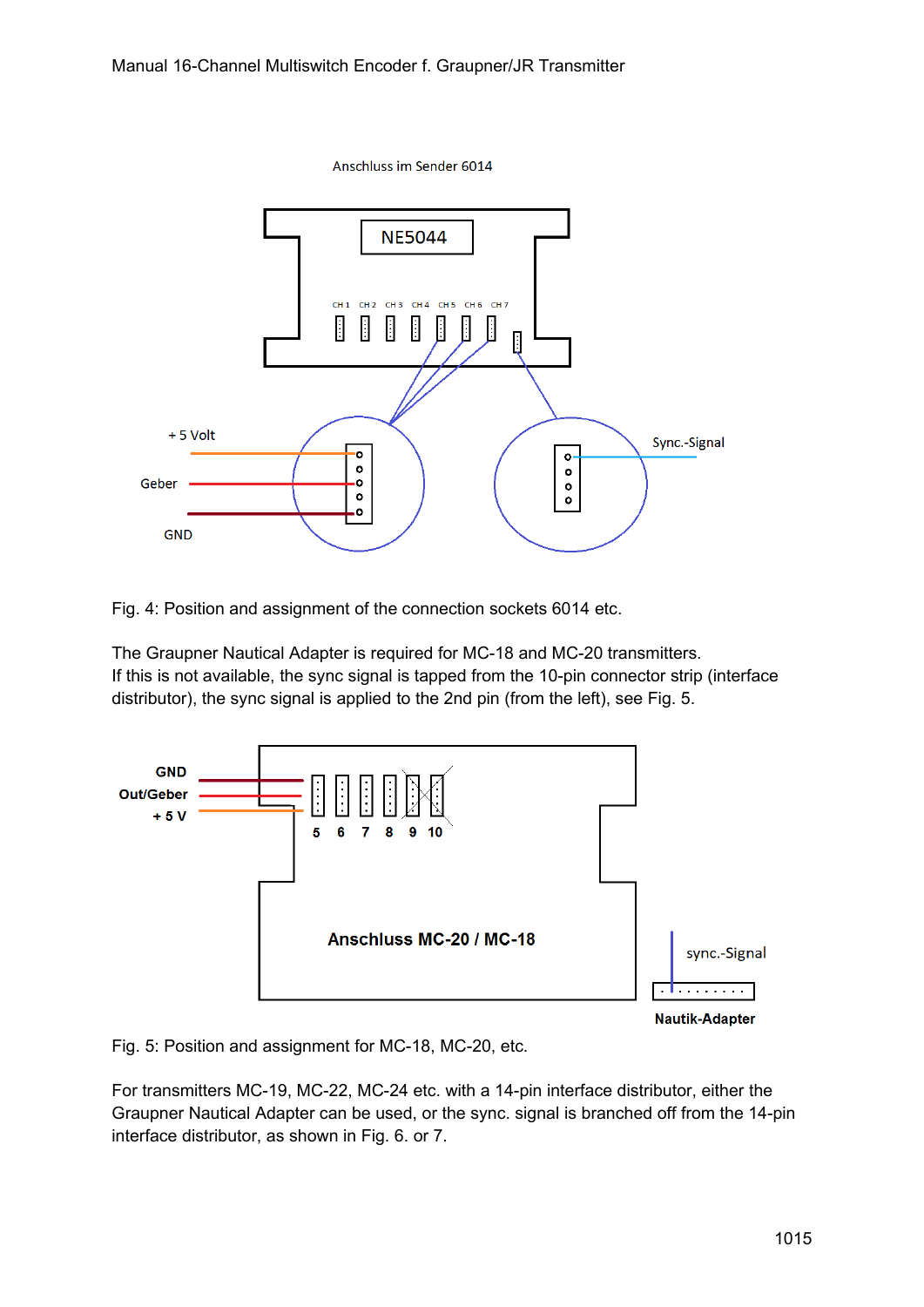

Fig. 6: 14-pin interface distributor MC-19



Fig. 7: 14-pin interface distributor MC-24 etc.

### <span id="page-10-0"></span>Transmitter settings

Please refer to the operating instructions for your transmitter to find out under which conditions the function inputs can be assigned for the connection of a multiswitch encoder, and which settings are required for this (e.g. PPM mode, mixer, model memory, servo travel, servo direction of rotation).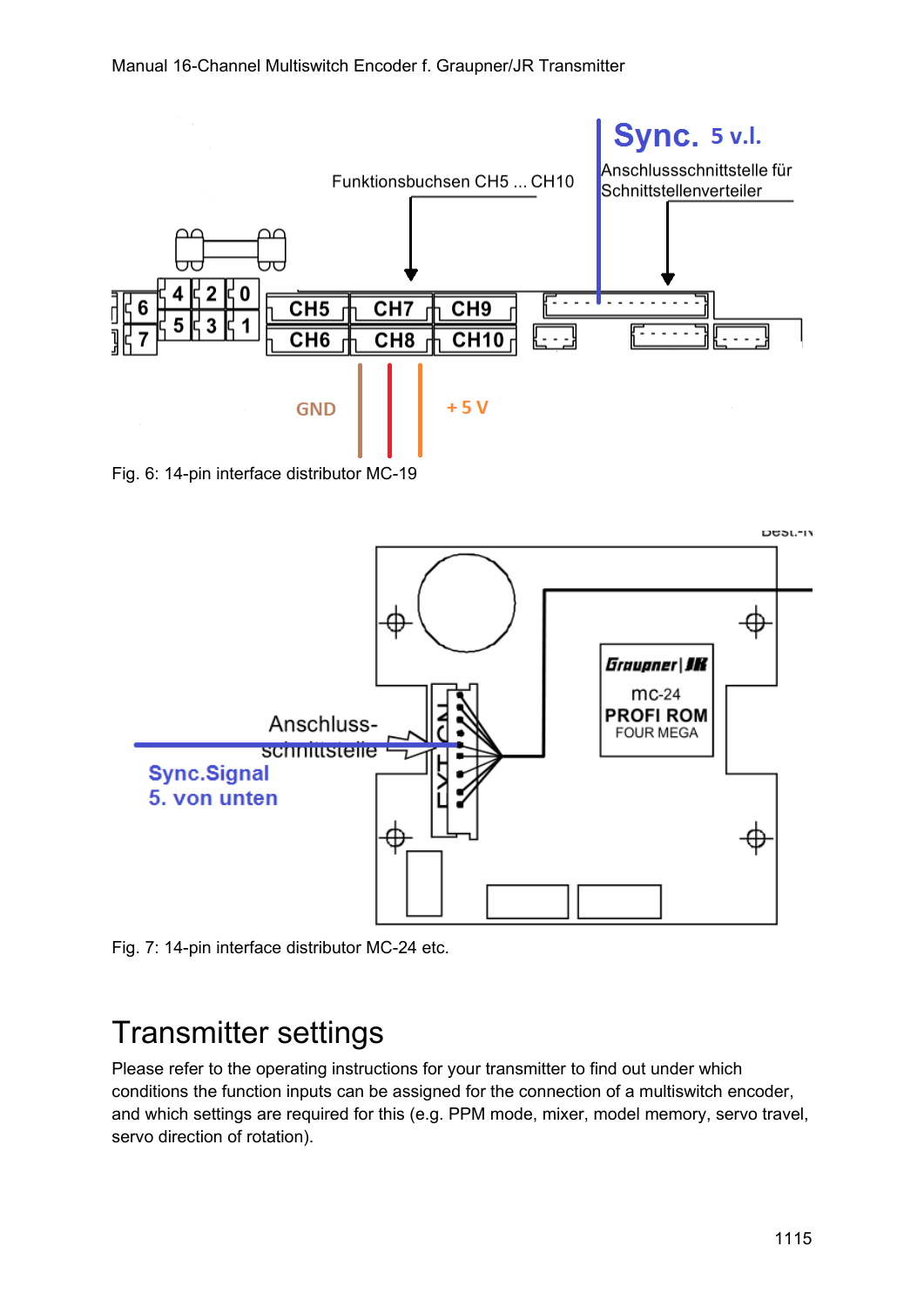### <span id="page-11-3"></span>Notes on the MC-19 transmitter

#### <span id="page-11-2"></span>Software encoder: Nautic channel

This transmitter, like transmitters of similar design, has a built-in Software Nautic channel, which can be assigned to a desired control output in the "Basic settings model" menu. A 16 channel Multiswitch decoder can be connected to the corresponding channel on the receiver. An encoder switch module, as is the subject of these instructions, is not necessary in this case. Instead of the eight switches of the encoder, available external switches, encoders, sticks and trim switches can be assigned to the switching functions of the Multiswitch module. Please refer to the instructions for your transmitter for details.

For the operation of the 16K Multiswitch Encoder, this Nautic channel must not be activated for the same control output assigned to the function socket (CH5- CH10) to which the encoder is plugged. If the software Nautic channel is not used because one or two hardware encoders are used in the transmitter, the Nautic channel should remain deactivated.

#### <span id="page-11-1"></span>**Settings**

For the model type must be selected *ship* or *car.*

In addition, the inputs or function sockets must be assigned to an encoder (here: encoder) in the "Encoder settings" menu. The inputs are selected by turning the 3D rotary knob while it is pressed. The encoder assignment between input and encoder is done after selecting the input usually by moving the corresponding control element. Since a connected encoder sends continuously variable signals, it is immediately recognized during the assignment.

With two encoders connected, however, the assignment cannot be carried out reliably because it depends on chance which of the two encoders is recognized. Therefore, it is better to first connect only one encoder and perform the assignment. Afterwards the second encoder is connected additionally. Since the 1st assignment already exists, the 2nd assignment is now correctly recognized.

Assigning or changing other inputs with other encoders should also be done with the encoder module unplugged, otherwise one of the encoders will immediately be assigned as the encoder.

The servo travel setting can be left symmetrically at +/- 100%.

It is recommended to connect the 16K encoders to the function sockets CH8 and CH9. In the encoder settings, input 8 must then be connected to encoder 8 and input 9 to encoder 9. The decoders are connected to channel 8 and channel 9 on the receiver.

### <span id="page-11-0"></span>Operation with Jeti Duplex 2.4 GHz

You need the JETIBOX to make the necessary settings. The JETIBOX can be connected either directly to the receiver or by means of a wireless connection via the transmitter. For details, please refer to the documentation of your Jeti module.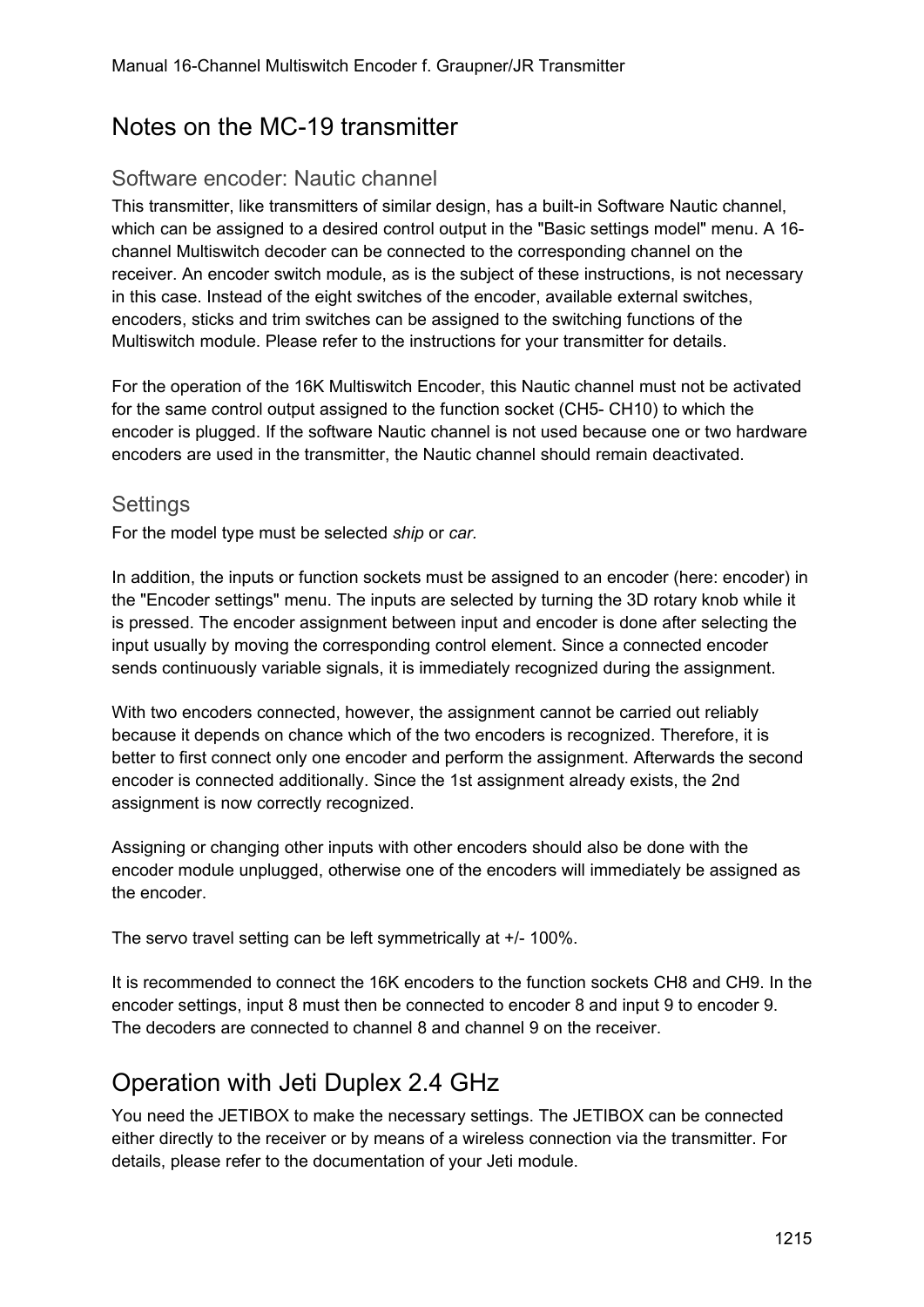Set the following parameters:

| Menu                               | Parameter            | Value                |
|------------------------------------|----------------------|----------------------|
| MeasureOrSetting -><br>MainSetting | <b>Output Period</b> | <b>ByTransmitter</b> |

Select the receiver output channel N to which the multiswitch decoder is connected on the receiver by pressing the *right arrow key* several times. The receiver output channel is designated Y in the JETIBOX.

Pressing the *down arrow* key several times takes you to the *SetInChannel Y<N>* item. Please make sure that the assigned transmitter channel matches the channel on whose function socket the encoder is plugged in.

Now set the following parameters for the selected channel:

| Menu                               | Parameter               | Value     |
|------------------------------------|-------------------------|-----------|
| MeasureOrSetting -><br>Out Pin Set | Reverse A Y <n></n>     | off       |
| MeasureOrSetting -><br>Out Pin Set | Reverse B Y <n></n>     | off       |
| MeasureOrSetting -><br>Out Pin Set | ATV HighLimit Y <n></n> | $2.20$ ms |
| MeasureOrSetting -><br>Out Pin Set | ATV LowLimit Y <n></n>  | $0.80$ ms |

The settings ATV HighLimit and ATV LowLimit are not critical, the cp-elektronik Multiswitch Decoder can be set to other values by a pulse width setup.

### <span id="page-12-1"></span>Test

With a standard servo you can roughly test if the encoder is connected correctly in the transmitter and works. To do this, connect a servo to the receiver output provided for the decoder as a test. The synchronization signal is particularly long and therefore the servo should twitch rhythmically. If you have an oscilloscope, you can of course spare the servo this ordeal and view the multiplexed receiver signal on the screen.

### <span id="page-12-0"></span>Care and maintenance

Protect the module from moisture, heat and contact. The module is maintenance-free.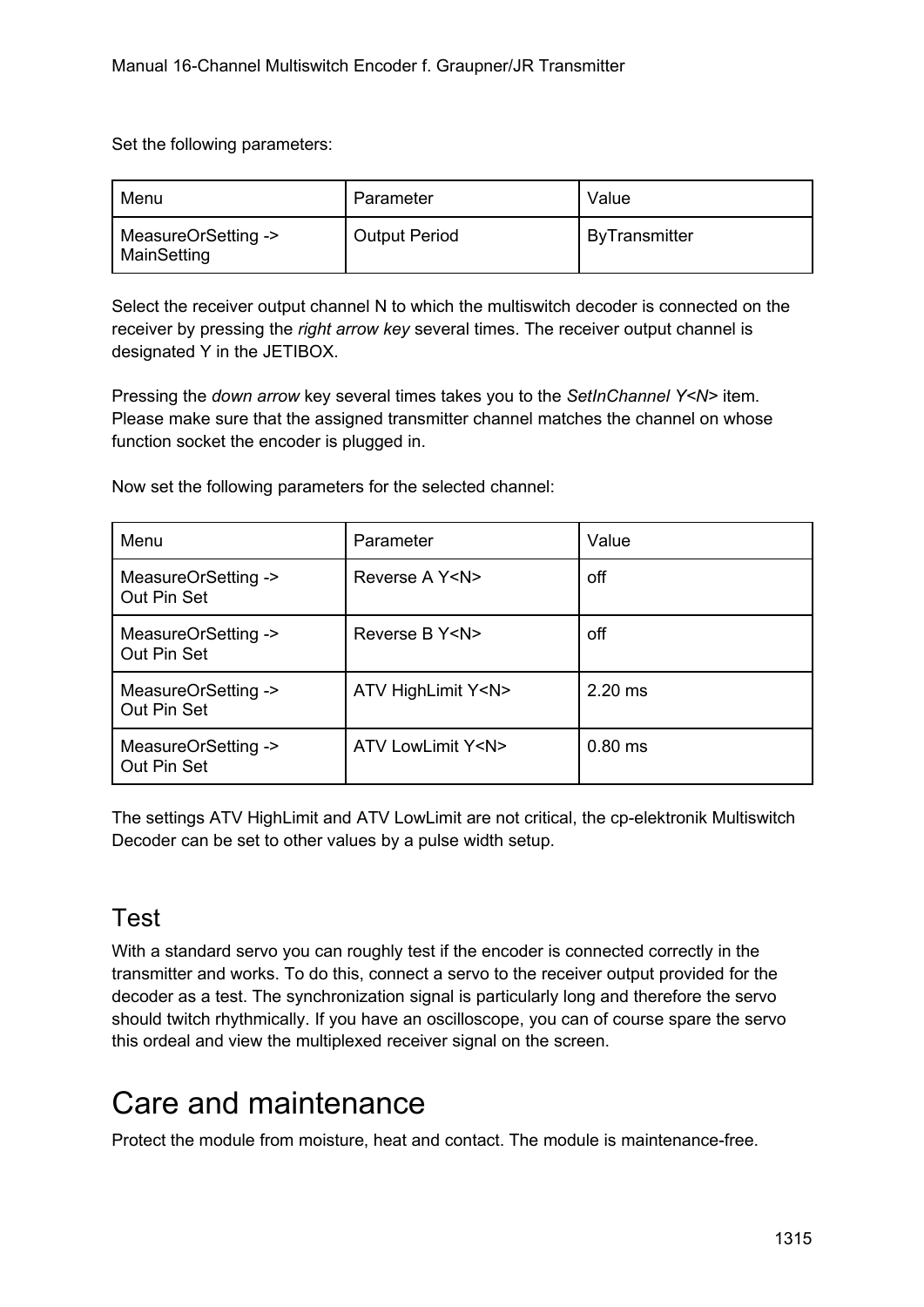## <span id="page-13-3"></span>Malfunction and repair

A repair of the module may only be carried out by a specialist. If you need help with a repair, please contact cp-elektronik.de (address on the last page of this manual).

## <span id="page-13-2"></span>Technical data

| <b>Dimensions</b>                 | 65.6 mm x 34.4 mm                                                                                                                       |
|-----------------------------------|-----------------------------------------------------------------------------------------------------------------------------------------|
| Weight                            | 45g                                                                                                                                     |
| Operating voltage                 | 5 V                                                                                                                                     |
| appropriate types of transmitters | Graupner/JR MC-15, 6014, MC-18, MC-19,<br>MC-20, MC-22, MC-24 etc.                                                                      |
| compatible multiswitch decoders   | cp-elektronik Multiswitch Decoder<br>Sound module Fa. Beier Elektronik<br>$\bullet$<br>(select Mergen/cp protocol in<br>Sound-Teacher). |

## <span id="page-13-1"></span>**Contact**

Claus Poltermann Plankensteinweg 2 85435 Erding Phone: +49 (0) 8122 86 82 799 Web: https://cp-elektronik.de email: info@cp-elektronik.de

CE This product complies with national and European specifications.

### <span id="page-13-0"></span>Disposal